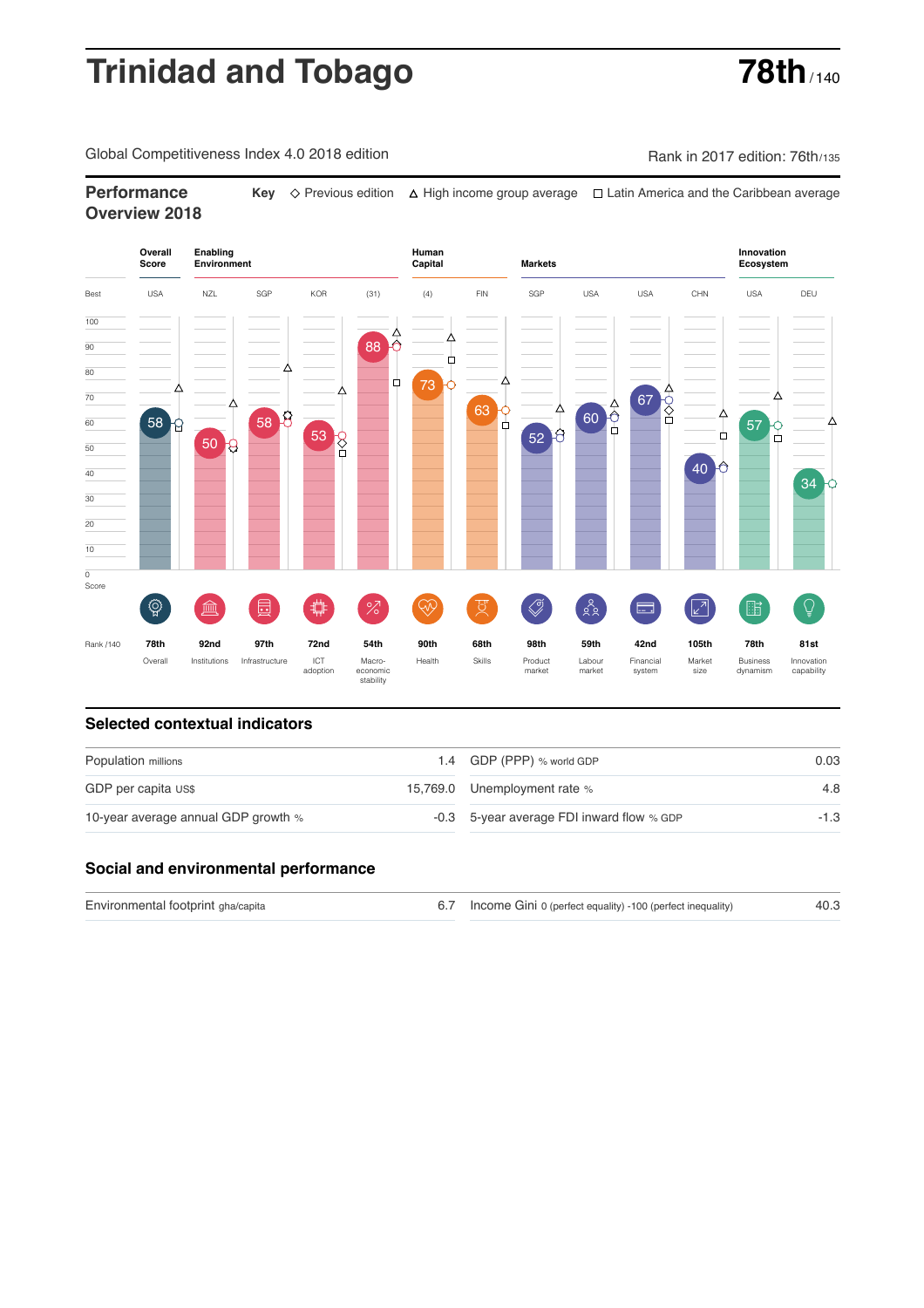# **Trinidad and Tobago 78th**/140

| <b>Index Component</b>                                                   | Value          | Score *          | Rank/140 | <b>Best Performer</b>       |
|--------------------------------------------------------------------------|----------------|------------------|----------|-----------------------------|
| 寙<br>Pillar 1: Institutions 0-100 (best)                                 |                | 49.7 ↑           | 92       | <b>New Zealand</b>          |
| 1.01 Organized crime 1-7 (best)                                          | 3.8            | 46.8 ↓           | 117      | Finland                     |
| 1.02 Homicide rate /100,000 pop.                                         | 30.9           | 0.0              | 134      | Multiple (9)                |
| 1.03 Terrorism incidence 0 (very high) -100 (no incidence)               | 100.0          | 100.0 $\uparrow$ | 30       | Multiple (24)               |
| 1.04 Reliability of police services 1-7 (best)                           | 2.9            | $31.3 +$         | 128      | Finland                     |
| 1.05 Social capital 0-100 (high)                                         | 60.1           | 60.1 $\sqrt{ }$  | 18       | Australia                   |
| 1.06 Budget transparency 0-100 (best)                                    | 46.2           | $46.2 =$         | 90       | Multiple (2)                |
| 1.07 Judicial independence 1-7 (best)                                    | 4.5            | 57.9 ↓           | 46       | Finland                     |
| 1.08 Efficiency of legal framework in challenging regulations 1-7 (best) | 3.0            | 33.1 $\uparrow$  | 85       | Finland                     |
| 1.09 Freedom of the press 0-100 (worst)                                  | 22.8           | $77.2 \div$      | 34       | Norway                      |
| 1.10 Burden of government regulation 1-7 (best)                          | 3.3            | 37.6 $\sqrt{ }$  | 83       | Singapore                   |
| 1.11 Efficiency of legal framework in settling disputes 1-7 (best)       | 2.9            | $30.9 +$         | 114      | Singapore                   |
| 1.12 E-Participation Index 0-1 (best)                                    | 0.58           | 57.9 个           | 93       | Multiple (3)                |
| 1.13 Future orientation of government 1-7 (best)                         | 2.9            | 31.6 $\sqrt{ }$  | 119      | Singapore                   |
| 1.14 Incidence of corruption 0-100 (best)                                | 41.0           | 41.0 ↑           | 66       | New Zealand                 |
| 1.15 Property rights 1-7 (best)                                          | 4.5            | 57.7 ↑           | 61       | Finland                     |
| 1.16 Intellectual property protection 1-7 (best)                         | 4.0            | 49.6 ↑           | 75       | Finland                     |
| 1.17 Quality of land administration 0-30 (best)                          | 12.0           | $40.0 =$         | 91       | Singapore                   |
| 1.18 Strength of auditing and reporting standards 1-7 (best)             | 4.8            | 63.1 $\uparrow$  | 58       | Finland                     |
| 1.19 Conflict of interest regulation 0-10 (best)                         | 7.0            | $70.0 =$         | 23       | Multiple (2)                |
| 1.20 Shareholder governance 0-10 (best)                                  | 4.7            | $47.0 =$         | 90       | Kazakhstan                  |
| 圓<br>Pillar 2: Infrastructure 0-100 (best)                               |                | 58.0 ↓           | 97       | Singapore                   |
| 2.01 Road connectivity index 0-100 (best)                                | 29.5           | $29.5 =$         | 125      | <b>United States</b>        |
| 2.02 Quality of roads 1-7 (best)                                         | 3.9            | 48.4 ↓           | 73       | Singapore                   |
| 2.03 Railroad density km of roads/square km                              | n/a            | n/a              | n/a      | Multiple (20)               |
| 2.04 Efficiency of train services 1-7 (best)                             | 3.5            | 41.4 $\sqrt{ }$  | 60       | Switzerland                 |
| 2.05 Airport connectivity score                                          | 7,558.5        | 29.2 $\sqrt{ }$  | 108      | Multiple (8)                |
| 2.06 Efficiency of air transport services 1-7 (best)                     | 3.7            | 45.8 ↓           | 108      | Singapore                   |
| 2.07 Liner Shipping Connectivity Index 0-157.1 (best)                    | 7.5            | $7.5 \downarrow$ | 97       | Multiple (4)                |
| 2.08 Efficiency of seaport services 1-7 (best)                           | 2.5            | 25.8 $\sqrt{ }$  | 123      | Singapore                   |
| 2.09 Electrification rate % pop.                                         | 98.6           | 98.6 个           | 85       | Multiple (66)               |
| 2.10 Electric power transmission and distribution losses % output        | 2.1            | $100.0 =$        | 3        | Multiple (9)                |
| 2.11 Exposure to unsafe drinking water % pop.                            | 16.8           | $84.9 =$         | 85       | Multiple (23)               |
| 2.12 Reliability of water supply 1-7 (best)                              | 4.4            | 56.8 个           | 86       | Switzerland                 |
| ₽<br>Pillar 3: ICT adoption 0-100 (best)                                 |                | $53.3 +$         | 72       | Korea, Rep.                 |
| 3.01 Mobile-cellular telephone subscriptions /100 pop.                   | 148.3          | $100.0 =$        | 15       | Multiple (68)               |
| 3.02 Mobile-broadband subscriptions /100 pop.                            | 46.1           | n/a              | 102      | <b>United Arab Emirates</b> |
| 3.03 Fixed-broadband Internet subscriptions /100 pop.                    | 23.9           | 47.7 ተ           | 43       | Switzerland                 |
| 3.04 Fibre Internet subscriptions /100 pop.                              | 0.6            | n/a              | 67       | Korea, Rep.                 |
| 3.05 Internet users % pop.                                               | 73.3           | 73.3 ↑           | 48       | Iceland                     |
| <sup>%</sup> Pillar 4: Macroeconomic stability 0-100 (best)              | $\overline{a}$ | 87.8 ↓           | 54       | Multiple (31)               |
| 4.01 Inflation annual % change                                           | 2.5            | $100.0 =$        | 1        | Multiple (74)               |
| 4.02 Debt dynamics 0-100 (best)                                          | 75.6           | 75.6 ↓           | 59       | Multiple (36)               |
| ųÿ<br>Pillar 5: Health 0-100 (best)                                      |                | 73.5 ↑           | 90       | Multiple (4)                |
| 5.01 Healthy life expectancy years                                       | 63.5           | 73.5 个           | 89       | Multiple (4)                |
| 文<br>Pillar 6: Skills 0-100 (best)                                       | $\overline{a}$ | 62.6 $\sqrt{ }$  | 68       | Finland                     |
| 6.01 Mean years of schooling Years                                       | 9.9            | $66.0 =$         | 61       | Finland                     |
| 6.02 Extent of staff training 1-7 (best)                                 | 4.4            | 56.6 个           | 39       | Switzerland                 |
| 6.03 Quality of vocational training 1-7 (best)                           | 4.2            | 54.0 ↓           | 55       | Switzerland                 |
| 6.04 Skillset of graduates 1-7 (best)                                    | 4.2            | 53.3 $\sqrt{ }$  | 57       | Switzerland                 |
| 6.05 Digital skills among population 1-7 (best)                          | 4.4            | 57.5 ↓           | 54       | Sweden                      |
| 6.06 Ease of finding skilled employees 1-7 (best)                        | 4.5            | 58.0 ↑           | 49       | <b>United States</b>        |
| 6.07 School life expectancy Years                                        | 12.7           | $70.6 =$         | 88       | Multiple (9)                |
| 6.08 Critical thinking in teaching 1-7 (best)                            | 3.1            | 35.3 $\uparrow$  | 93       | <b>United States</b>        |
| 6.09 Pupil-to-teacher ratio in primary education Ratio                   | 17.6           | $81.1 =$         | 62       | Multiple (6)                |